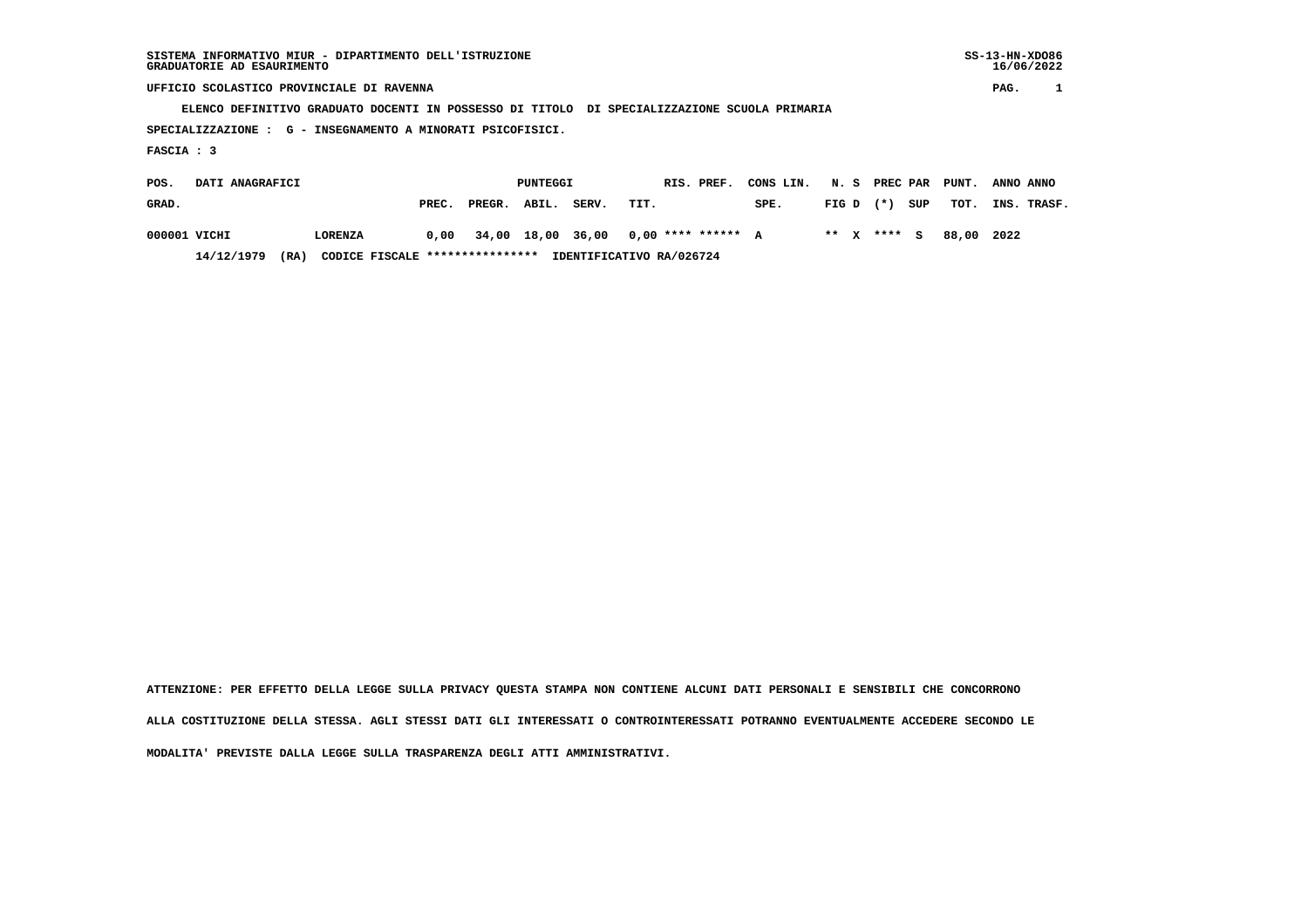| SISTEMA INFORMATIVO MIUR - DIPARTIMENTO DELL'ISTRUZIONE | $SS-13-HN-XDO86$ |
|---------------------------------------------------------|------------------|
| GRADUATORIE AD ESAURIMENTO                              | 16/06/2022       |

 **SISTEMA INFORMATIVO MIUR - DIPARTIMENTO DELL'ISTRUZIONE SS-13-HN-XDO86** $16/06/2022$ 

 **UFFICIO SCOLASTICO PROVINCIALE DI RAVENNA PAG. 2**

 **ELENCO DEFINITIVO GRADUATO DOCENTI IN POSSESSO DI TITOLO DI SPECIALIZZAZIONE SCUOLA PRIMARIA**

 **SPECIALIZZAZIONE : H - INSEGNAMENTO A MINORATI DELLA VISTA.**

 **FASCIA : 3**

| POS.<br>DATI ANAGRAFICI |              |                                        |       | PUNTEGGI     |  |       | RIS. PREF.                                  | CONS LIN. N. S PREC PAR PUNT. |  |             |     |       | ANNO ANNO   |
|-------------------------|--------------|----------------------------------------|-------|--------------|--|-------|---------------------------------------------|-------------------------------|--|-------------|-----|-------|-------------|
| GRAD.                   |              |                                        | PREC. | PREGR. ABIL. |  | SERV. | TIT.                                        | SPE.                          |  | $FIG D (*)$ | SUP | тот.  | INS. TRASF. |
|                         | 000001 VICHI | LORENZA                                |       |              |  |       | $0,00$ 34,00 18,00 36,00 0,00 **** ****** A |                               |  | ** x **** S |     | 88.00 | 2022        |
|                         | 14/12/1979   | CODICE FISCALE ****************<br>'RA |       |              |  |       | IDENTIFICATIVO RA/026724                    |                               |  |             |     |       |             |

 **ATTENZIONE: PER EFFETTO DELLA LEGGE SULLA PRIVACY QUESTA STAMPA NON CONTIENE ALCUNI DATI PERSONALI E SENSIBILI CHE CONCORRONO ALLA COSTITUZIONE DELLA STESSA. AGLI STESSI DATI GLI INTERESSATI O CONTROINTERESSATI POTRANNO EVENTUALMENTE ACCEDERE SECONDO LE MODALITA' PREVISTE DALLA LEGGE SULLA TRASPARENZA DEGLI ATTI AMMINISTRATIVI.**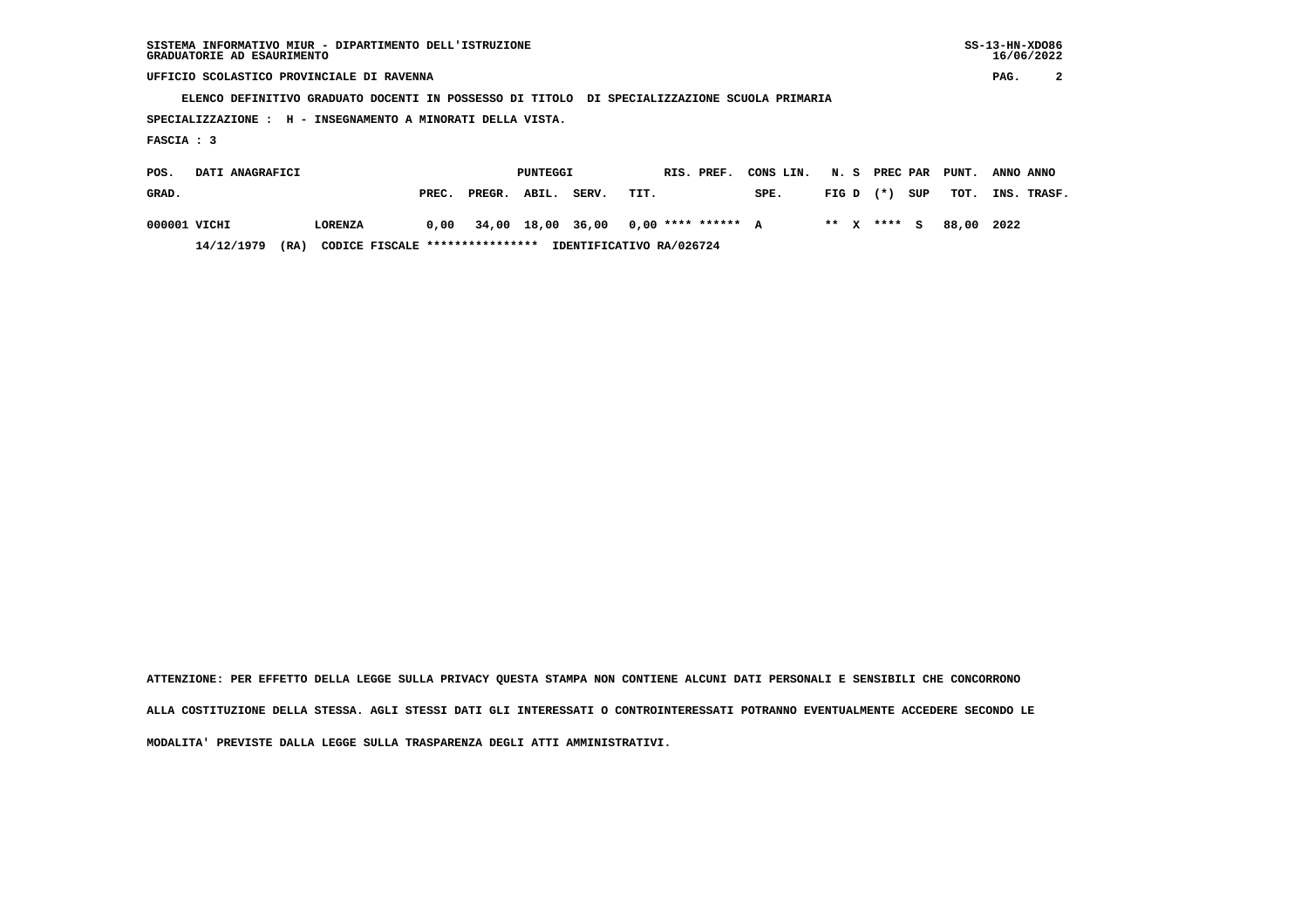| SISTEMA INFORMATIVO MIUR - DIPARTIMENTO DELL'ISTRUZIONE | $SS-13-HN-XDO86$ |
|---------------------------------------------------------|------------------|
| GRADUATORIE AD ESAURIMENTO                              | 16/06/2022       |

 **SISTEMA INFORMATIVO MIUR - DIPARTIMENTO DELL'ISTRUZIONE SS-13-HN-XDO86** $16/06/2022$ 

 **UFFICIO SCOLASTICO PROVINCIALE DI RAVENNA PAG. 3**

 **ELENCO DEFINITIVO GRADUATO DOCENTI IN POSSESSO DI TITOLO DI SPECIALIZZAZIONE SCUOLA PRIMARIA**

 **SPECIALIZZAZIONE : I - INSEGNAMENTO A MINORATI DELL'UDITO.**

 **FASCIA : 3**

| POS.<br>DATI ANAGRAFICI |              |                                        |       | PUNTEGGI     |  |       | RIS. PREF.                                  | CONS LIN. N. S PREC PAR PUNT. |  |             |     |       | ANNO ANNO   |
|-------------------------|--------------|----------------------------------------|-------|--------------|--|-------|---------------------------------------------|-------------------------------|--|-------------|-----|-------|-------------|
| GRAD.                   |              |                                        | PREC. | PREGR. ABIL. |  | SERV. | TIT.                                        | SPE.                          |  | $FIG D (*)$ | SUP | тот.  | INS. TRASF. |
|                         | 000001 VICHI | LORENZA                                |       |              |  |       | $0,00$ 34,00 18,00 36,00 0,00 **** ****** A |                               |  | ** x **** S |     | 88.00 | 2022        |
|                         | 14/12/1979   | CODICE FISCALE ****************<br>'RA |       |              |  |       | IDENTIFICATIVO RA/026724                    |                               |  |             |     |       |             |

 **ATTENZIONE: PER EFFETTO DELLA LEGGE SULLA PRIVACY QUESTA STAMPA NON CONTIENE ALCUNI DATI PERSONALI E SENSIBILI CHE CONCORRONO ALLA COSTITUZIONE DELLA STESSA. AGLI STESSI DATI GLI INTERESSATI O CONTROINTERESSATI POTRANNO EVENTUALMENTE ACCEDERE SECONDO LE MODALITA' PREVISTE DALLA LEGGE SULLA TRASPARENZA DEGLI ATTI AMMINISTRATIVI.**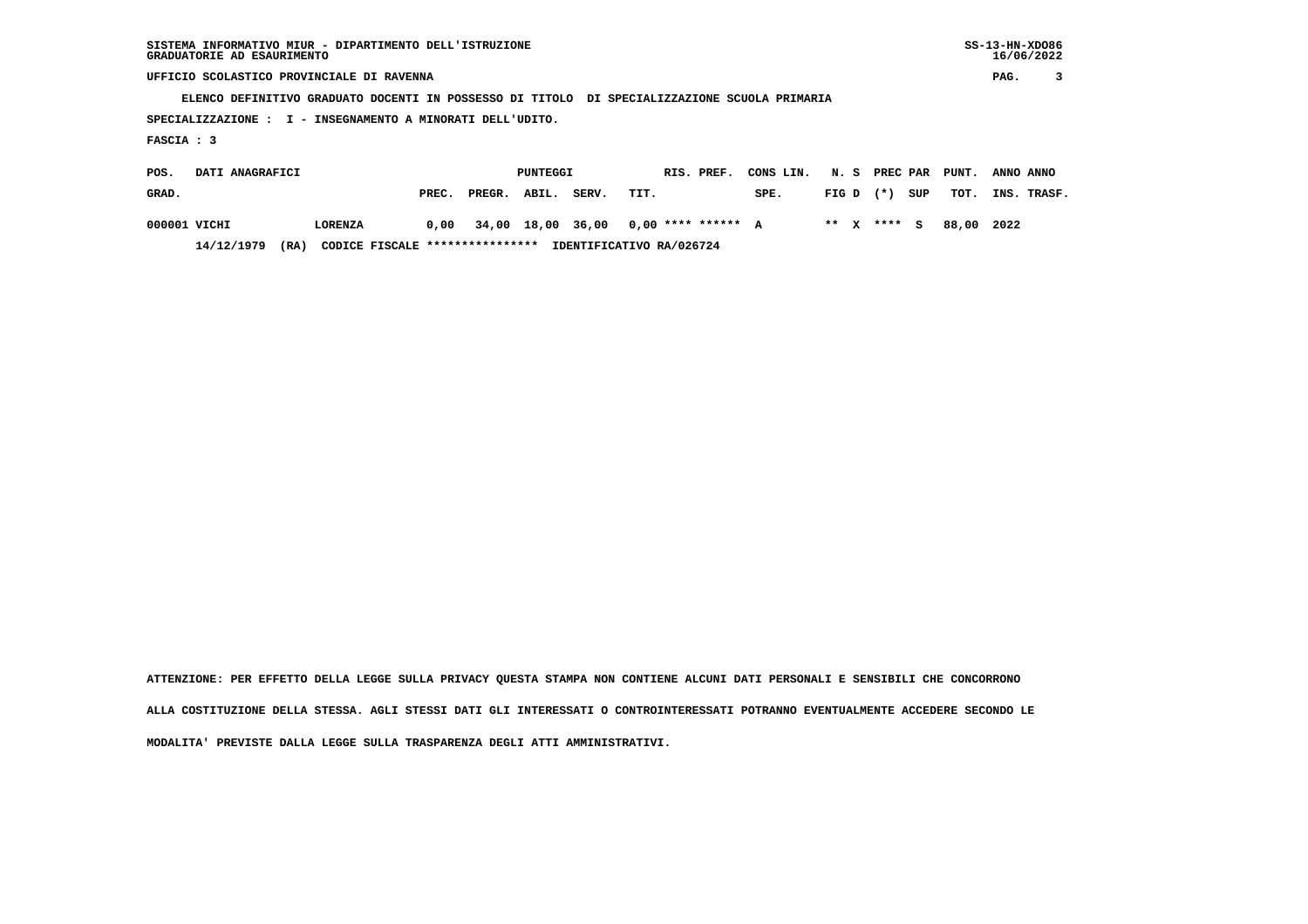**ELENCO DEFINITIVO GRADUATO DOCENTI IN POSSESSO DI TITOLO DI SPECIALIZZAZIONE SCUOLA PRIMARIA**

 **SPECIALIZZAZIONE : K - INSEGNAMENTO A INDIRIZZO DIFFERENZIATO MONTESSORI.**

 **NON CI SONO ASPIRANTI DA STAMPARE**